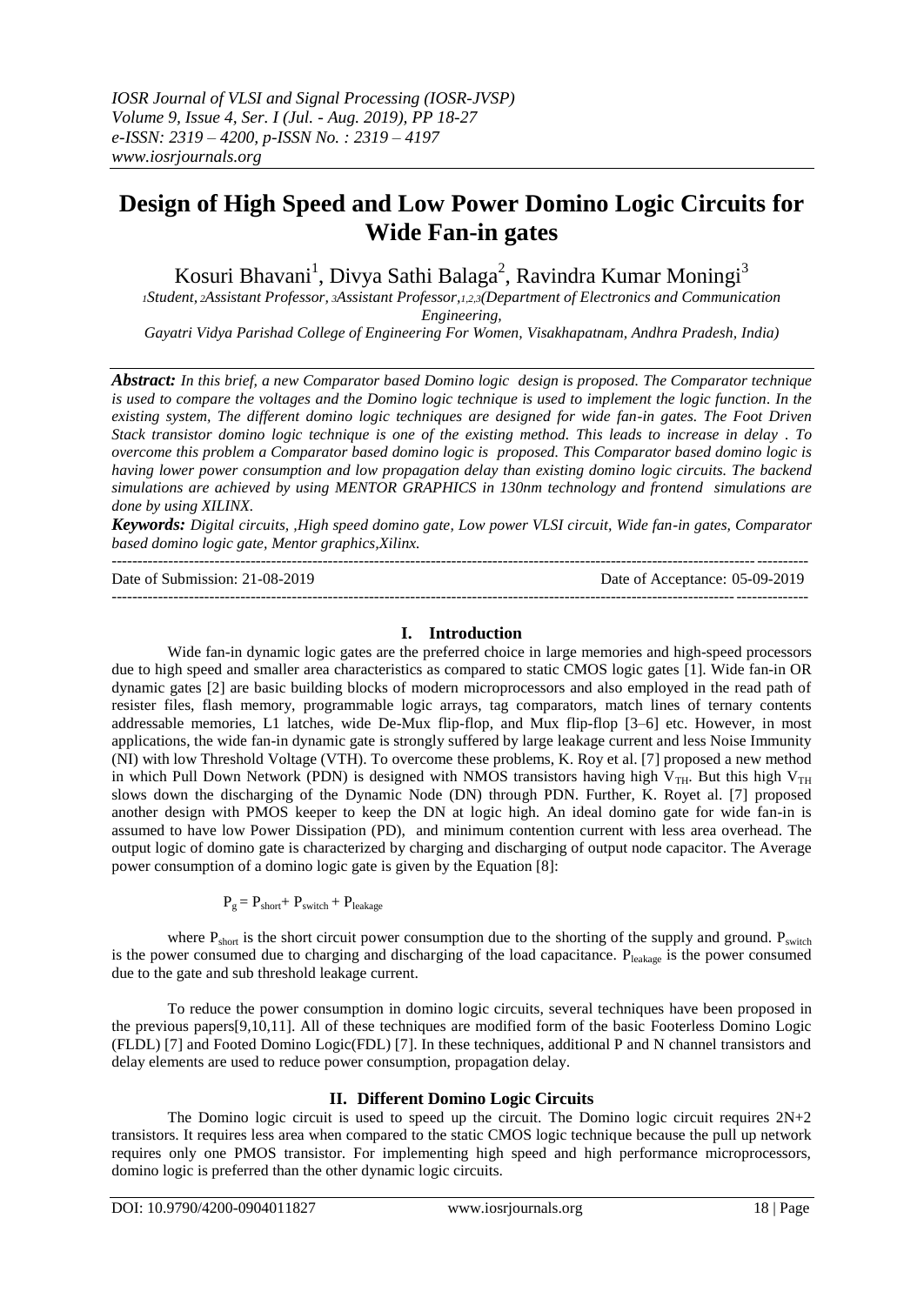#### *2.1 FOOTERLESS DOMINO LOGIC(FLDL):*

The first technique designed for domino logic design was Footerless Domino Logic [7] (FLDL) as shown in Fig. 1. In this technique, The domino logic has two phases. The first phase is precharge phase and the other phase is evaluation phase. In the evaluation phase, keeper transistor turns ON and connects the dynamic node to supply. Thus, prevents any undesirable discharge of the dynamic node due to charge sharing problem of Pull-Down Network [12,13].



The keeper ratio [7,13] is given by:

$$
K=W_{keep}/\ W_{eval}
$$

where  $W_{\text{keep}}$  is the width of keeper transistor and  $W_{\text{eval}}$  is the width of evaluation transistors. Therefore, on increasing K, the robustness of the domino circuit increases with the increase in power consumption and propagation delay.

Fig. 2 shows the variation of power consumption in FLDL domino circuit with the increase in the size of the keeper. As the size of keeper increase, power consumption increases due to increased contention between the keeper and evaluation logic.



**Fig.3** Effect of keeper sizing on power consumption of FLDL domino logic circuit

#### *2.2 FOOTED DOMINO LOGIC(FDL):*

The major drawback of FLDL technique is the leakage current through pull down network during the evaluation phase. This can be avoided by inserting a footer transistor N1 in series. But by adding the footer transistor, it introduces the delay therefore reduces the speed of the circuit.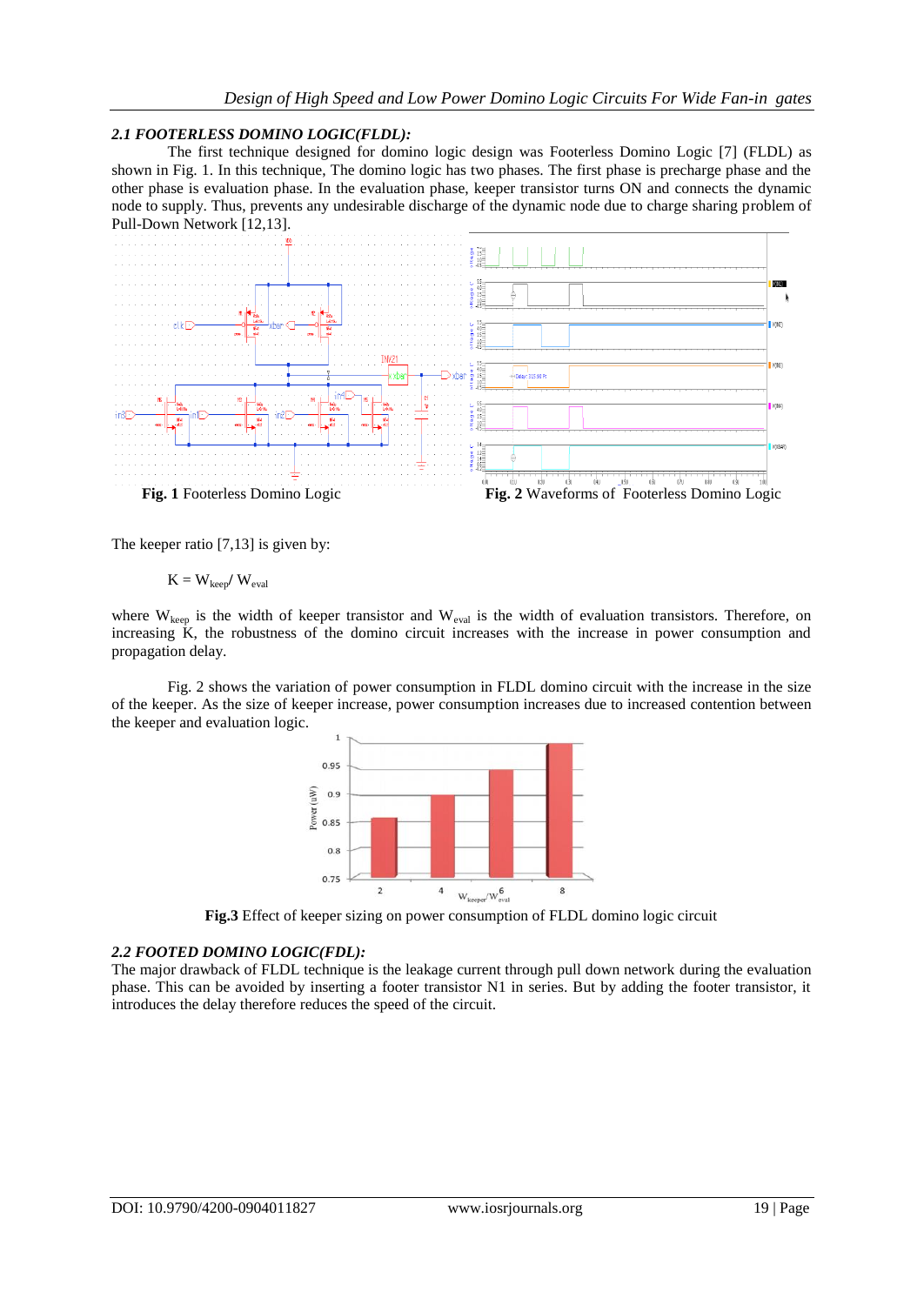

## *2.3 CURRENT MIRROR FOOTED DOMINO LOGIC(CMFD):*

To reduce the delay, current mirror transistors N2 and N3 are inserted in the FDL logic shown in Fig. 6. These transistors reduce delay but increase discharging current in the circuit. In order to stop discharging of the dynamic node, transistor N4 provides a feedback path from the gate of the current mirror to the output of circuit as shown in Fig. 6.



**Fig. 6.** Current Mirror Footed Domino Logic **Fig. 7.** Waveforms of Current Mirror Footed Domino Logic

## *2.4 HIGH SPEED CLOCKED DELAY DOMINO LOGIC(HSCD):*

In High-Speed Clock Delay (HSCD) [9,10] circuit shown in Fig. 8, transistor N1 is ON at the beginning of precharge mode. Therefore, node N connects to ground through N1. In addition, node GN is at a low voltage that turns off N2. Transistor N1 turns off after a delay equal to delay of two inverters. The voltage at node N biases the transistor in evaluation logic, which decreases leakage current in evaluation logic thus reducing the leakage power consumption. The voltage at node n depends on the size of the footer transistor and evaluation transistors.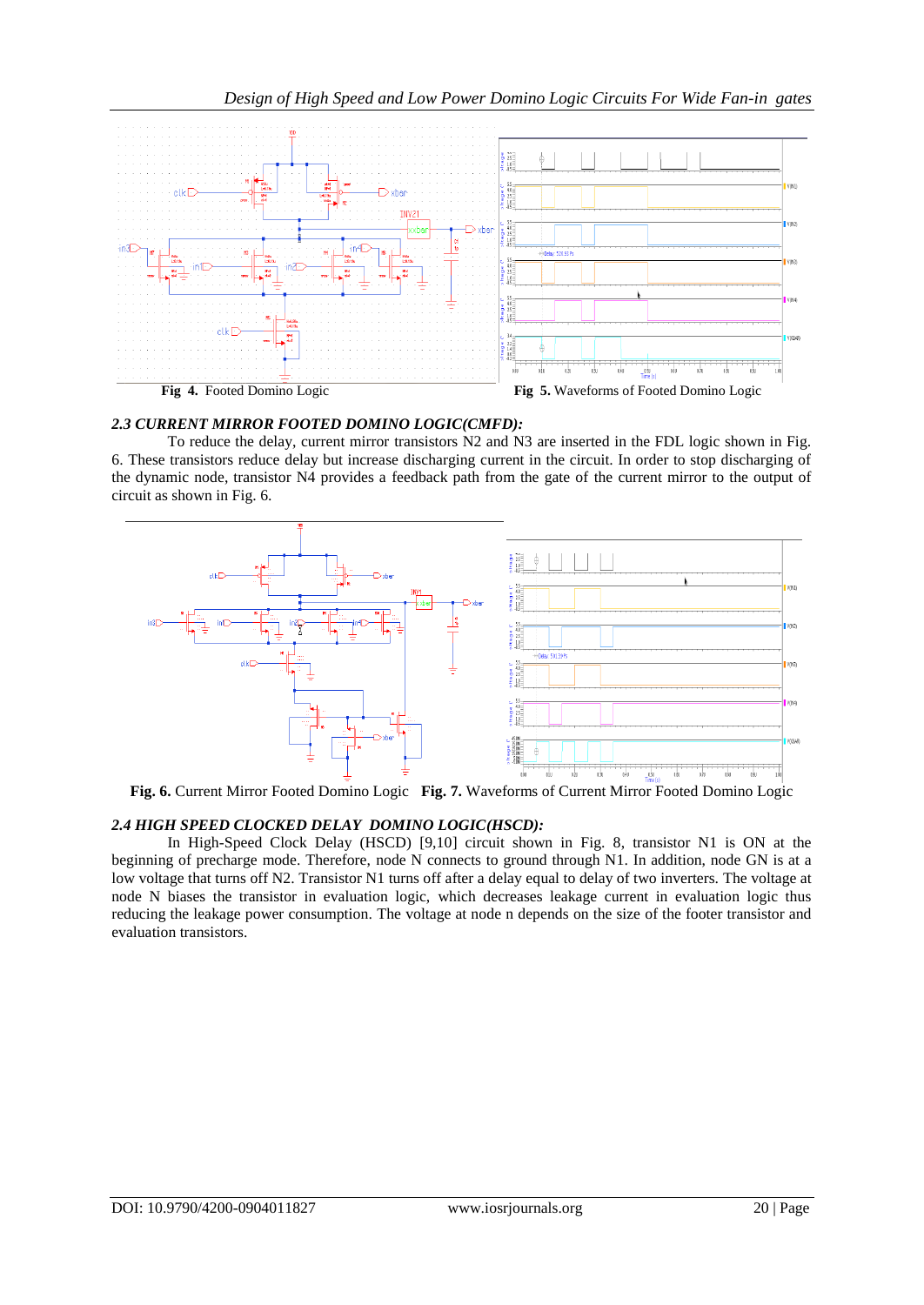

**Fig. 8.** High Speed Clocked Delay Domino Logic **Fig. 9.** Waveforms of High Speed Clocked Delay Domino Logic



**Fig.10** Effect of evaluation transistor width on delay

The voltage at node N decreases with increase in size of N1 and increases with increase in size of evaluation transistors. Fig. 10 shows the effect of variation of evaluation transistor width on delay of the circuit.

# *2.5 MODIFIED HIGH SPEED CLOCKED DELAY DOMINO LOGIC(MHSCD):*

In HSCD technique, an AND gate G and an NMOS transistor are added to increase the speed of evaluation logic. This circuit is modified form of HSCD technique [9]. Therefore, it is termed as Modified HSCD (M-HSCD) shown in Fig. 11. In the evaluation phase, the dynamic node becomes high when one or more inputs are high in the evaluation block. In the AND gate, the a input goes high and the b input goes high and the output of  $AND$  gate $(G)$  becomes high after two inverter delays. In this way, the speed of the evaluation logic increases. In the precharge phase, the node N2 is in high impedance state so it causes additional power consumption. This is the major drawback in MHSCD technique.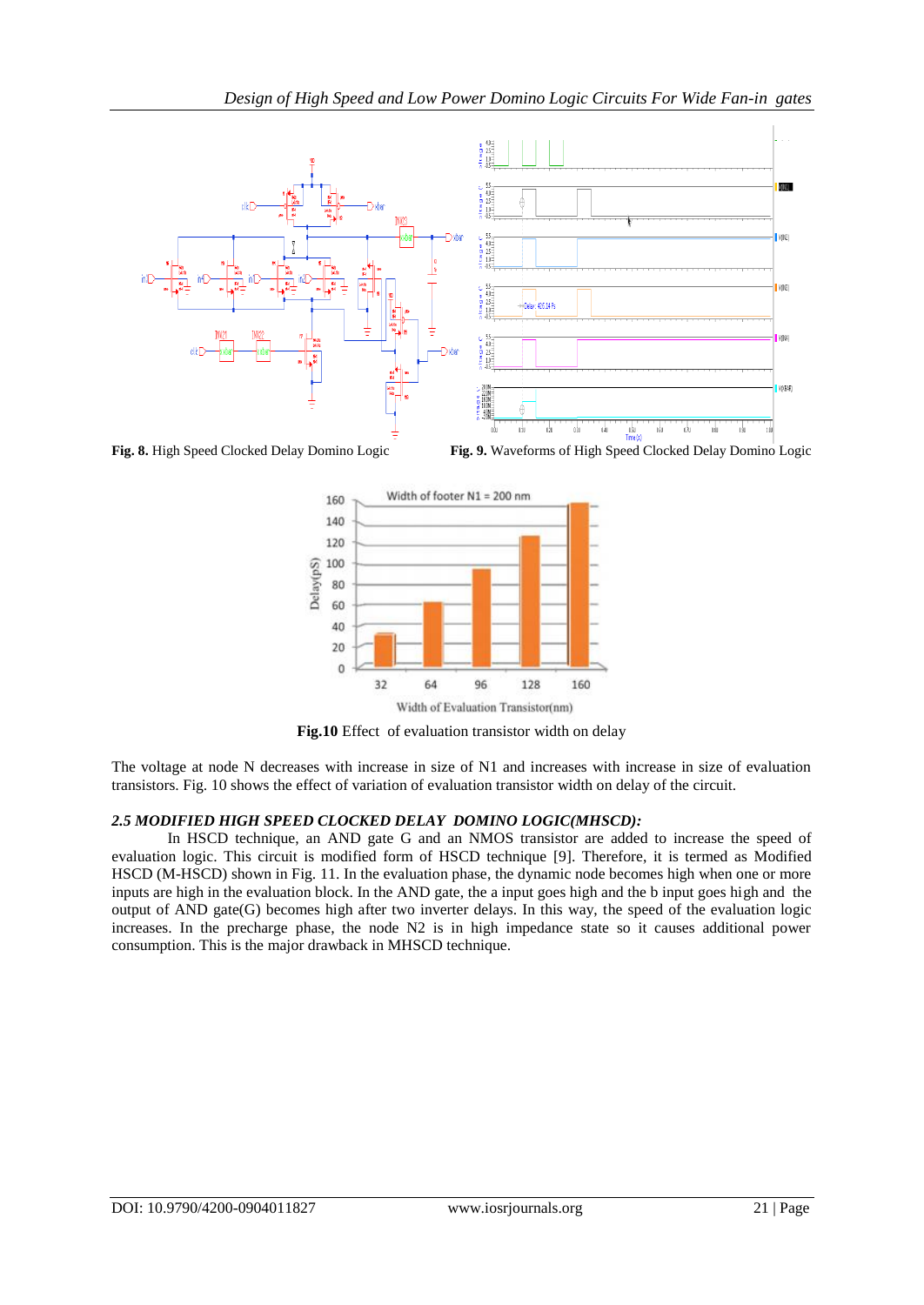

Clocked Delay Domino Logic

# *2.6 CONDITIONAL EVALUATED DOMINO LOGIC(CEDL):*

The circuit Fig.13 shows the Conditional evaluated domino logic. The problem encountered in MHSCD technique can be minimized by using CEDL technique by using stacked configuration of NMOS transistors. The CEDL consist of both precharge and evaluation phase. The voltage at node n depends on the size of the footer transistor and the evaluation transistors. The voltage at node N drives the gate of the NMOS(N2) transistor. The maximum delay can be reduced but the power consumption gradually increases this is the major drawback of CEDL technique. The voltage at node N should be kept at minimum value to reduction of power consumption.



## *2.7 CONDITIONAL STACKED KEEPER DOMINO LOGIC(CSK-DL):*

The Fig.15 shows the Conditional stacked keeper domino logic in which voltage at node N is given as a feedback to transistors N2 and N3 for discharging the dynamic node. Here, transistor N2 reduces the voltage at node Q to  $V_{DD} - V_{TH}$  that causes an increase in current through the keeper transistor. The transistor N3 plays a critical role to determine the speed of the circuit. In this circuit, when clock goes high in the evaluation phase then the dynamic node discharges to ground.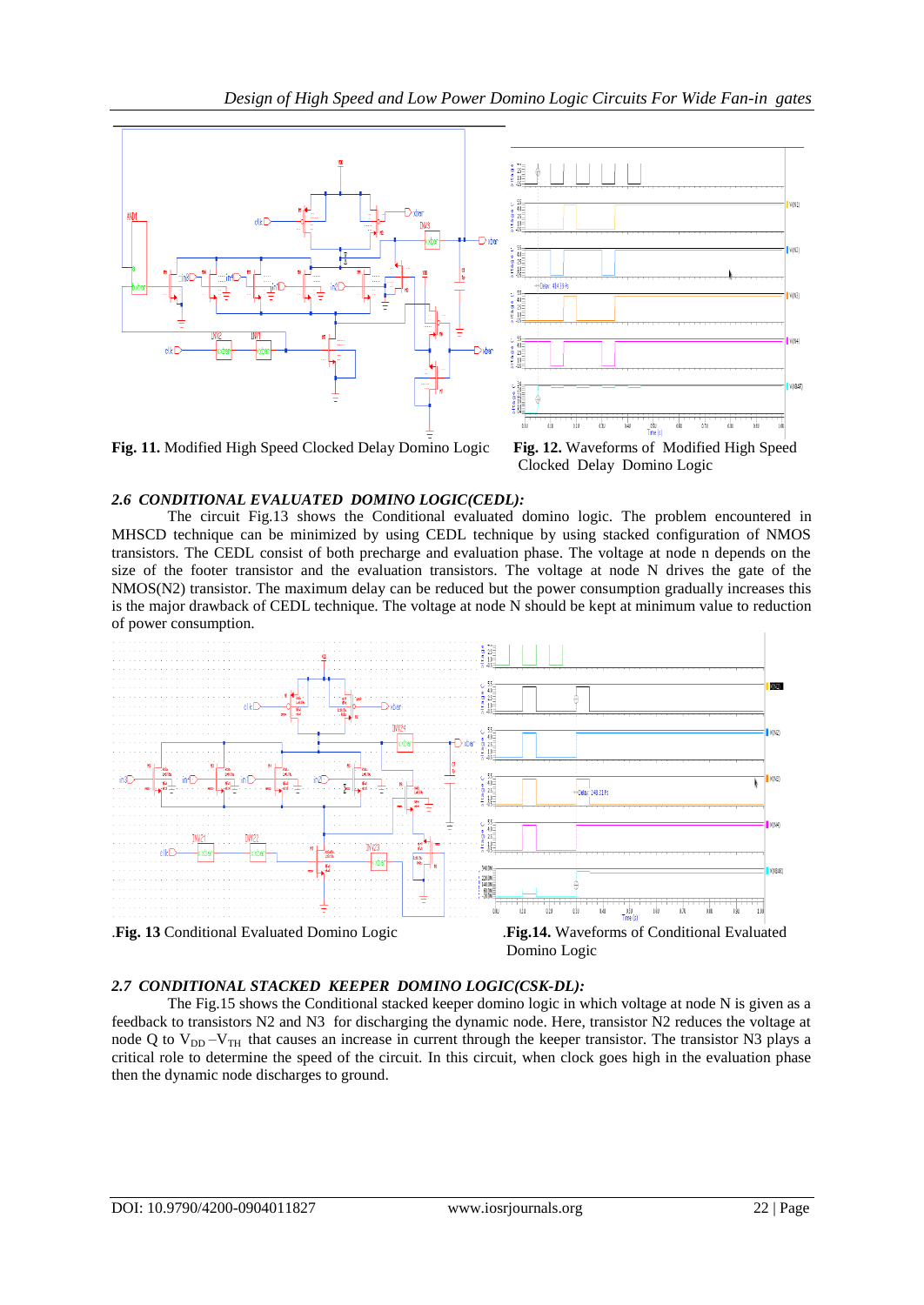

#### *2.8 FOOT DRIVEN STACK TRANSISTOR DOMINO LOGIC:*

This circuit has precharge phase and the evaluation phase. The NMOS transistors N2 and N3 are arranged in stacked configuration. The ON and OFF condition of N2 and N3 transistors depends on voltage at node N. Whenever there is a voltage drop across N1 due to noise pulses, transistor N3 provides stacking effect by making the gate to source voltage of N2 smaller. This will reduce the leakage power of N2 and makes N1 conduct less. In this circuit, When the clock goes low then the dynamic node charges to logic high.



## **III. System Overview**

Here, in this method a new Comparator based domino logic is proposed. In order to reduce the power consumption and delay than the existing domino logic design.

#### *3.1 Comparator based domino logic:*

This technique consists of two stages named as DOMINO gate and Voltage Comparator (VC). Domino stage is used to implement wide-OR logic whereas VC is used to compare the two voltages at node A & B. First stage produces the two voltages A & B and these voltages decides the final output from second stage after the charging and discharging of the dynamic node. Mirror is incorporated to re-charge the dynamic node by transferring the current from one branch to another branch.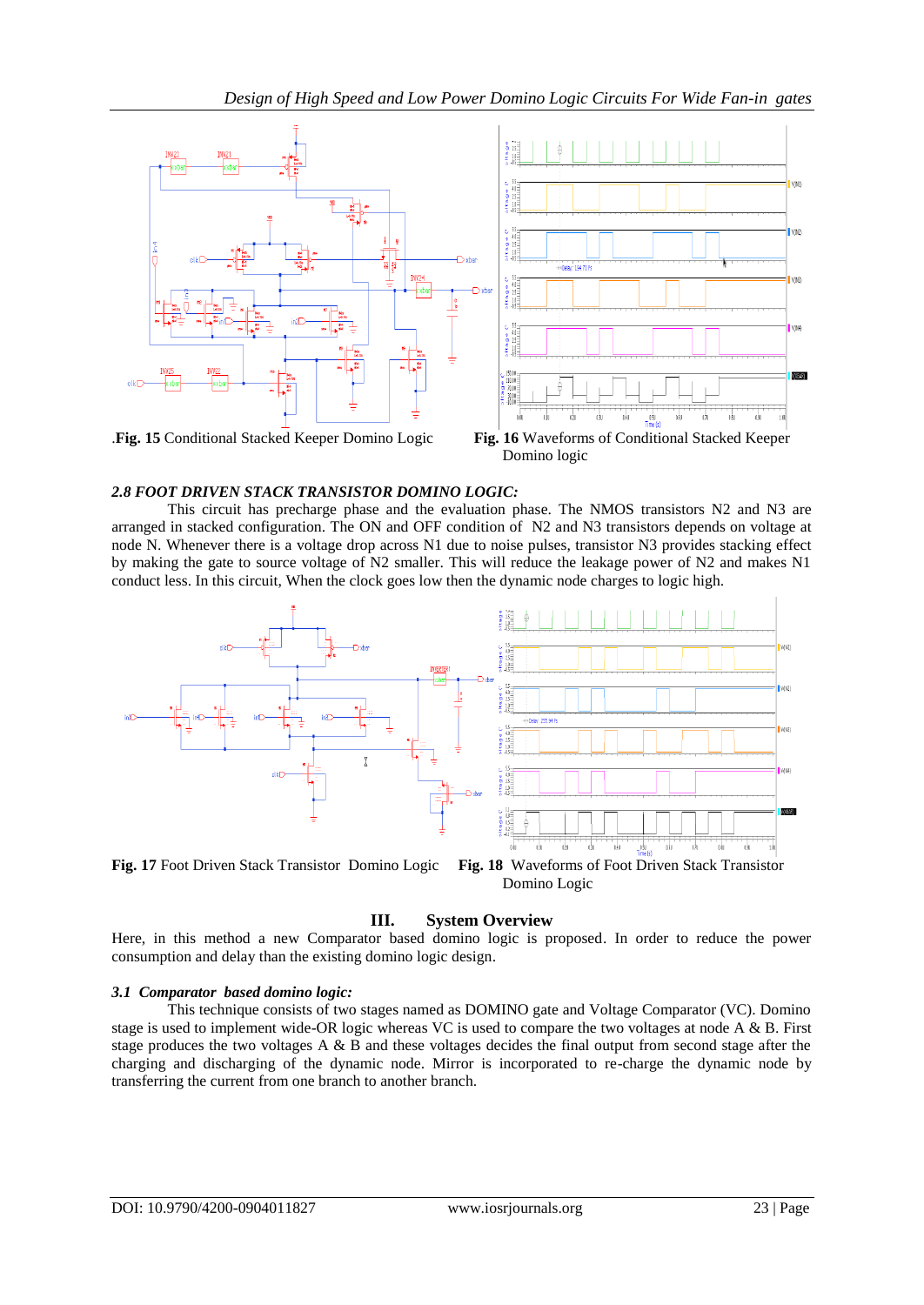

**Fig 19.** Comparator based domino logic for wide fan-in OR gate

In the proposed gate, as leakage current and capacitance at node A increase with the number of transistors in PDN, PD between node A & B increases. Hence, voltage difference between A & B decreases. Although, a small portion of voltages at node A & B is fed into Voltage Comparator, proposed design will give correct  $X_{\text{bar}}$  on the basis of voltage difference between A & B. Therefore, Differential pair is used to obtain the true logic at output and to reduce Power dissipation.

In simple current mirror, total current cannot be transferred due to channel length modulation (CLM). In order to overcome the effect of CLM, a cascade current mirror is used. As the transistors are stacked in the mirror, the threshold voltage of NMOS increases. As a result, leakage current decreases which reduces the power dissipation. Mirror is used to provide the high speed and reduction in leakage current by transistor stacking. Thus, the gate size ratio of right arm to left arm is defined as mirror ratio (M).

$$
\mathbf{M}=\mathbf{M}_2/\mathbf{M}_1
$$

Mirror ratio also decreases with the number of transistors increase in stacking. Hence, the size of each transistor in the mirror should be low such that mirror ratio can be high and increment in area is also minimal. In the proposed designed, M1 and M2 will be controlled by the voltage at node A and B because of which DN will be controlled in EP and finally  $X_{bar}$  will be decided. This DOMINO logic technique for wide fan-in gates consists two phases same as dynamic logic circuit.

#### PRECHARGE PHASE:

The comparator based domino logic circuit consists of precharge transistor and keeper transistor in the pull up network (PUN) .The pull down network consists evaluation logic block in which the number of NMOS transistors are connected in parallel or in series manner according to the inputs. In the Precharge phase, all PDN transistors are in cut-off condition, transistor  $M_{dis}$  is OFF, Mp2 and transistor  $M_{footer}$  are ON at low Clock (CLK) voltage (CLK = '0' and CLK= '1') and low inputs. Hence, DN gets charge due to which inverter makes the  $X_{bar}$ low which turns ON the transistor Mp1 and start to charge node A. If any charge shares from node A by subthreshold leakage, transistor  $M_{\text{footer}}$  is ON to maintain the zero voltage at node B. In this condition, there is no conduction path between DN and ground through transistor M2 due to which node DN is charged upto VDD to be logic '1' and also node A is charged upto VDD to be logic '1' and node B is discharged down to ground level to be logic '0'.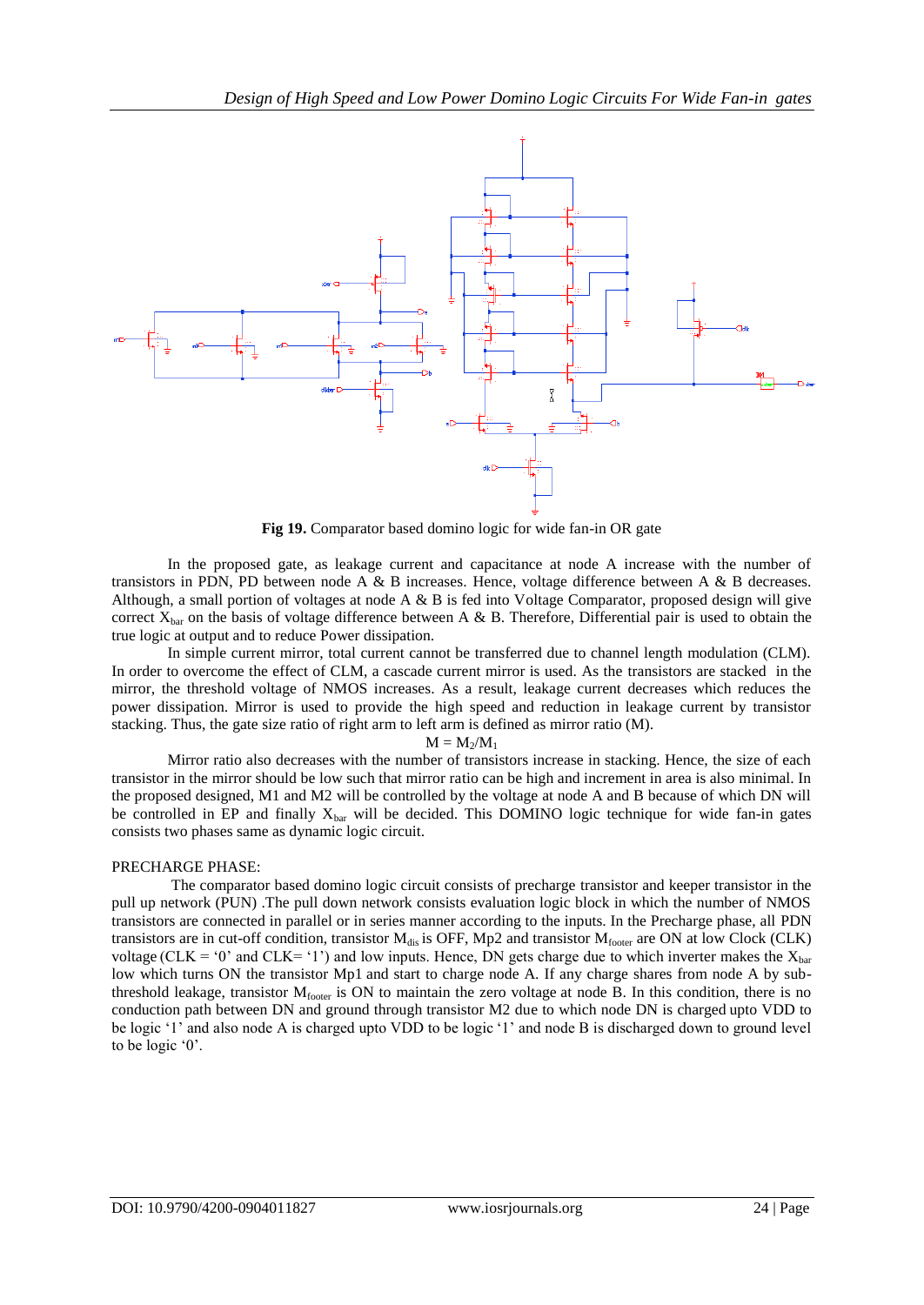

**Fig 20.** Waveforms of Comparator based domino logic for wide fan-in OR gate

#### EVALUATION PHASE:

The evaluation phase, at clk= '0' or clk<sub>bar</sub> = '1',Mp2 and M<sub>footer</sub> are in cut-off mode which turn OFF the transistor M<sub>footer</sub> in order to maintain the voltage at node B. From PP to the starting of EP transistor Mp1 remains ON, after which it may remain ON or switched to OFF depending on input. Now, PDN, where NMOS transistors are connected in series, comes into action. All inputs of transistors of pull down network may be either high or low, or some may be high and rest at low logic. Now, two conditions can be considered; first one in which all inputs of signifies high voltage at node A. Only a small portion of this voltage will be shared with node B due to sub threshold leakage current. Hence, this small voltage is not capable of switching ON the transistor M2. Therefore, DN remains ON and in this situation left arm of mirror acts as keeper which keeps the dynamic node at high logic due to which  $X_{bar}$  remains at low logic which remains the transistor Mp1 ON. Now, the second condition in which at least one input must be at high logic, NMOS in pull down network will be ON and start to conduct. Thus one or more than one conduction path exists between node A & node B due to which voltage sharing is possible. The voltage at node B increases whereas voltage difference between node A & node B reduces. Therefore, M1 and M2 both turn ON and a conduction path exists between DN and ground because of which DN starts to reduce through transistor M2 and M<sub>dis</sub>. Thus dynamic node switches to low logic and inverter switches the output at high logic due to which transistor Mp1 becomes OFF.

## **IV. Simulation Results**

**TABLE 1:** Comparison of various domino topologies based on power, delay for a 2-input OR gate

| Topology         | Average power( $\mu$ w) | Propagation delay(PS) |
|------------------|-------------------------|-----------------------|
| <b>FLDL</b>      | 0.030                   | 568.7                 |
| <b>FDL</b>       | 0.015                   | 520.5                 |
| <b>CMFD</b>      | 0.060                   | 312.2                 |
| <b>HSCD</b>      | 0.032                   | 418.1                 |
| <b>MHSCD</b>     | 0.040                   | 417.1                 |
| <b>CEDL</b>      | 0.155                   | 217.4                 |
| CSK-DL           | 0.163                   | 197.3                 |
| <b>FDS-DL</b>    | 0.002                   | 263.1                 |
| PROPOSED CIRCUIT | 0.001                   | 200.3                 |

**TABLE 2:** Comparison of various domino topologies based on power, delay for a 4-input OR gate

| Topology     | Average power( $\mu$ w) | Propagation delay(PS) |
|--------------|-------------------------|-----------------------|
| <b>FLDL</b>  | 0.060                   | 316.0                 |
| <b>FDL</b>   | 0.018                   | 526.9                 |
| <b>CMFD</b>  | 0.051                   | 501.3                 |
| <b>HSCD</b>  | 0.036                   | 426.1                 |
| <b>MHSCD</b> | 0.045                   | 414.1                 |
| <b>CEDL</b>  | 0.233                   | 248.3                 |
| CSK-DL       | 0.242                   | 194.7                 |

DOI: 10.9790/4200-0904011827 www.iosrjournals.org 25 | Page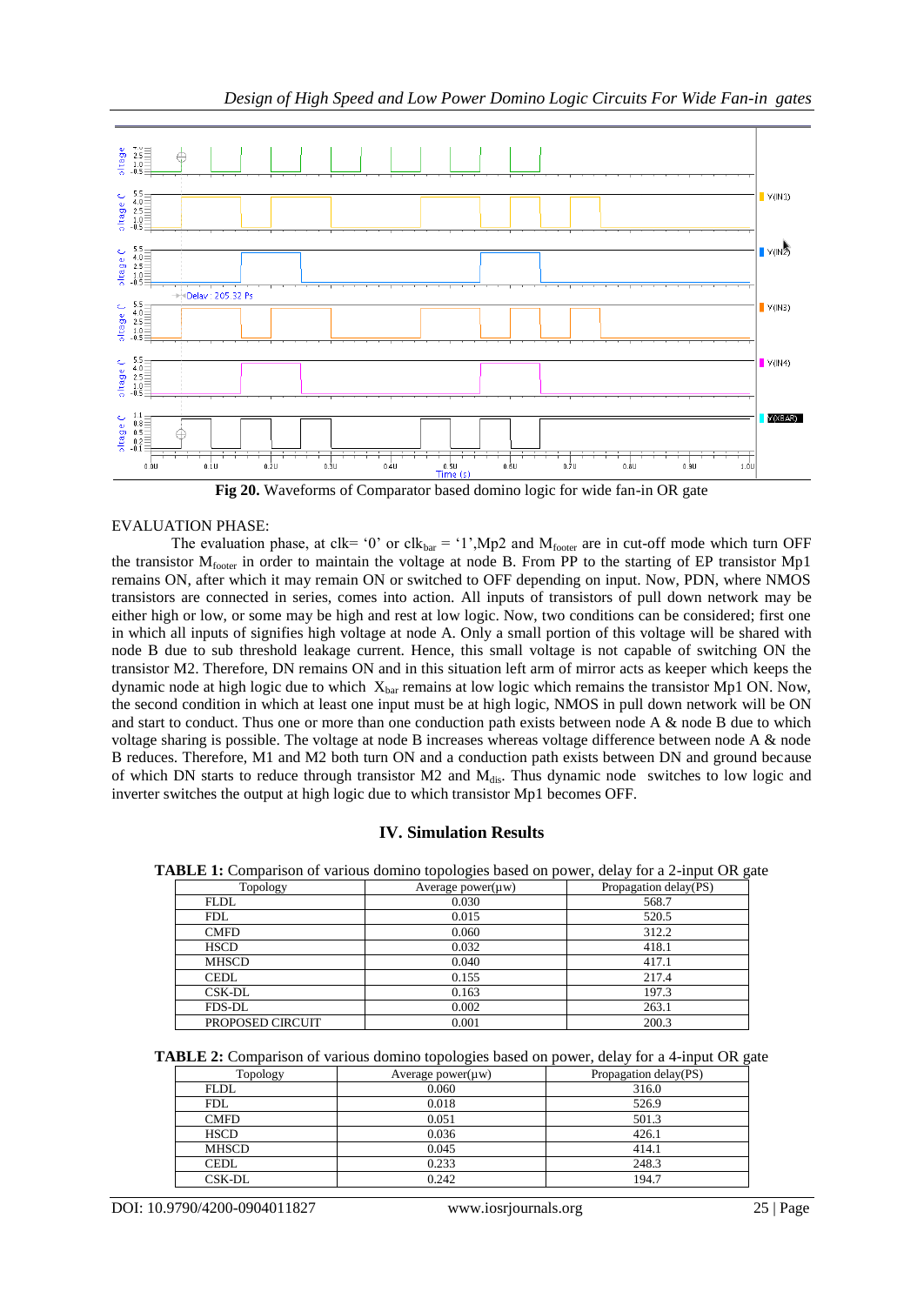| <b>FDS</b>                                                               | 0.003 | $\sim$ $\sim$ $\sim$<br>---- |
|--------------------------------------------------------------------------|-------|------------------------------|
| $\alpha$ in the state of $\alpha$<br><b>PROF</b><br>∴ ب<br>וענ<br>$\sim$ | 001   | ገበሩ<br>-<br>20J.C            |

#### **TABLE 3:** Comparison of various domino topologies based on power, delay for a 8-input OR gate

| Topology         | Average power( $\mu$ w) | Propagation delay(PS) |
|------------------|-------------------------|-----------------------|
| <b>FLDL</b>      | 0.113                   | 278.3                 |
| <b>FDL</b>       | 0.017                   | 556.3                 |
| <b>CMFD</b>      | 0.052                   | 521.8                 |
| <b>HSCD</b>      | 0.038                   | 468.3                 |
| <b>MHSCD</b>     | 0.063                   | 414.0                 |
| <b>CEDL</b>      | 0.366                   | 301.3                 |
| CSK-DL           | 0.375                   | 192.65                |
| <b>FDS-DL</b>    | 0.0035                  | 268.88                |
| PROPOSED CIRCUIT | 0.0010                  | 200.09                |

**TABLE 4:** Comparison of various domino topologies based on power, delay for a 16-input OR gate

| Topology         | Average power( $\mu$ w) | Propagation delay(PS) |
|------------------|-------------------------|-----------------------|
| <b>FLDL</b>      | 0.241                   | 304.0                 |
| <b>FDL</b>       | 0.023                   | 970.1                 |
| <b>CMFD</b>      | 0.055                   | 557.8                 |
| <b>HSCD</b>      | 0.040                   | 546.3                 |
| <b>MHSCD</b>     | 0.065                   | 554.0                 |
| <b>CEDL</b>      | 0.593                   | 185.61                |
| CSK-DL           | 0.602                   | 143.08                |
| FDS-DL           | 0.003                   | 249.24                |
| PROPOSED CIRCUIT | 0.0015                  | 201.33                |

#### *Xilinx results:*

*Comparator based domino logic for wide fan-in OR gate:*